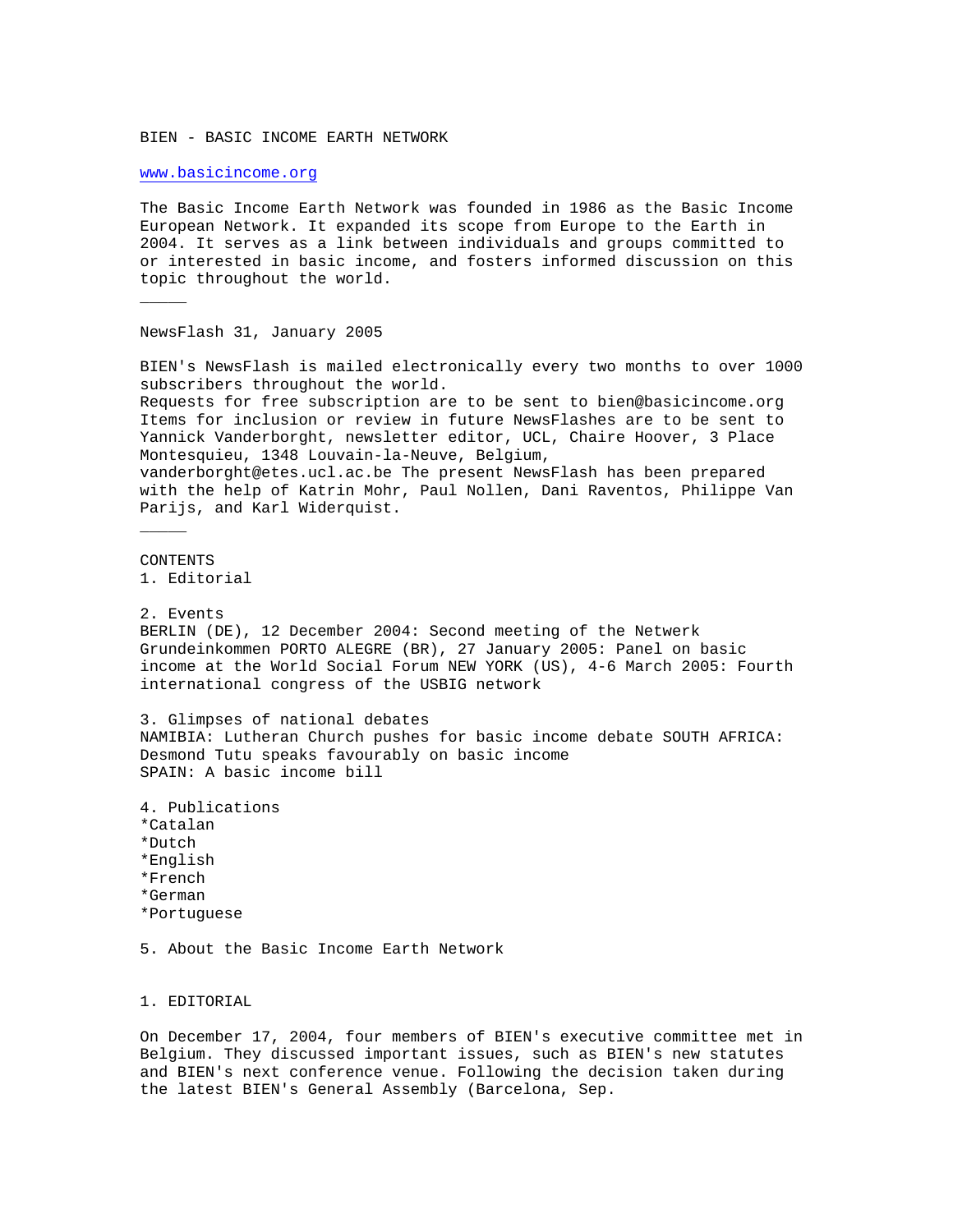2004), they also examined the possibility of appointing a "Women's representative". After a consultation of other members of the EC, Louise Haagh (University of York) was appointed as "Women's Officer and Fund Raiser". Given the scope of the agenda, the EC members also decided to convene a second EC meeting, to be held in New York City on March 6, 2005, at the very end of the USBIG Conference. A synthesis report of both meetings will be made available to all members.

In the morning of Thursday the 27th of January 2005, Brazilian President Lula da Silva opened the Porto Alegre World Social Forum with a call for a global action against poverty, the central theme of this year's Forum. In the afternoon of the same day, a three-hour panel cosponsored by BIEN, the Food First Information and Action Network (FIAN) and the Brazilian basic income network (RBRBC) under the title "From Family Grant to Basic citizenship income" proved to be one of the most massively attended events of the whole Forum. A report below.

BIEN is looking forward, but researchers remind us of the importance of looking at the history of the idea that it promotes. In an new book on the origins of universal grants, John Cunliffe and Guido Erreygers reveal that, until further discoveries challenge this conclusion, we owe the oldest basic income proposal to Thomas Spence, an English schoolteacher and radical publisher, in a pamphlet published in... March 1797 (see "Publications").

BIEN's Executive Committee

# 2. EVENTS

BERLIN (DE), 12 December 2004: Second meeting of the Netwerk Grundeinkommen Founded in July 2004, the "Netzwerk Grundeinkommen" (the German basic income network officially recognized by BIEN) held its second national meeting on December 11-12, 2004 in Berlin. The first day was structured by workshops on 'the Unconditionality of a Basic Income', 'Strategic options for a Basic Income after 'Hartz IV'' as well as different 'Models for Financing a Basic Income'. The first workshop of the meeting took place within the framework of the conference on "The Future of Social Justice" organized by the Heinrich-Böll- Stiftung (the political foundation of the Greens) (see <www.boell.de/> de/04\_thema/2969.html), where Basic Income and 'The Stakeholder Society' (Ackerman/Alstott) were prominently discussed as alternative social policies. Some of the papers given in the workshops can be downloaded from [www.sw.fh-jena.de:8080/~opielka/index.php?id=29.](www.sw.fh-jena.de:8080/%7Eopielka/index.php?id=29) The second day was devoted to organizational matters and the planning of future projects and initiatives. A new executive committee was elected. Michael Opielka, who had been one of the spokesmen of the German network and the contact person to BIEN, has withdrawn from these positions. In the next two years Ronald Blaschke, Katja Kipping, Katrin Mohr, Günther Sölken, Robert Ulmer and Birgit Zenker will represent the network and take care of the daily business and responsibilities. A report of the meeting was sent out with the third newsletter in January (to subscribe, please send an e-mail to newsletter@grundeinkommen.de). Further information on the network as well as the minutes of the meeting can be found at <www.grundeinkommen.de>.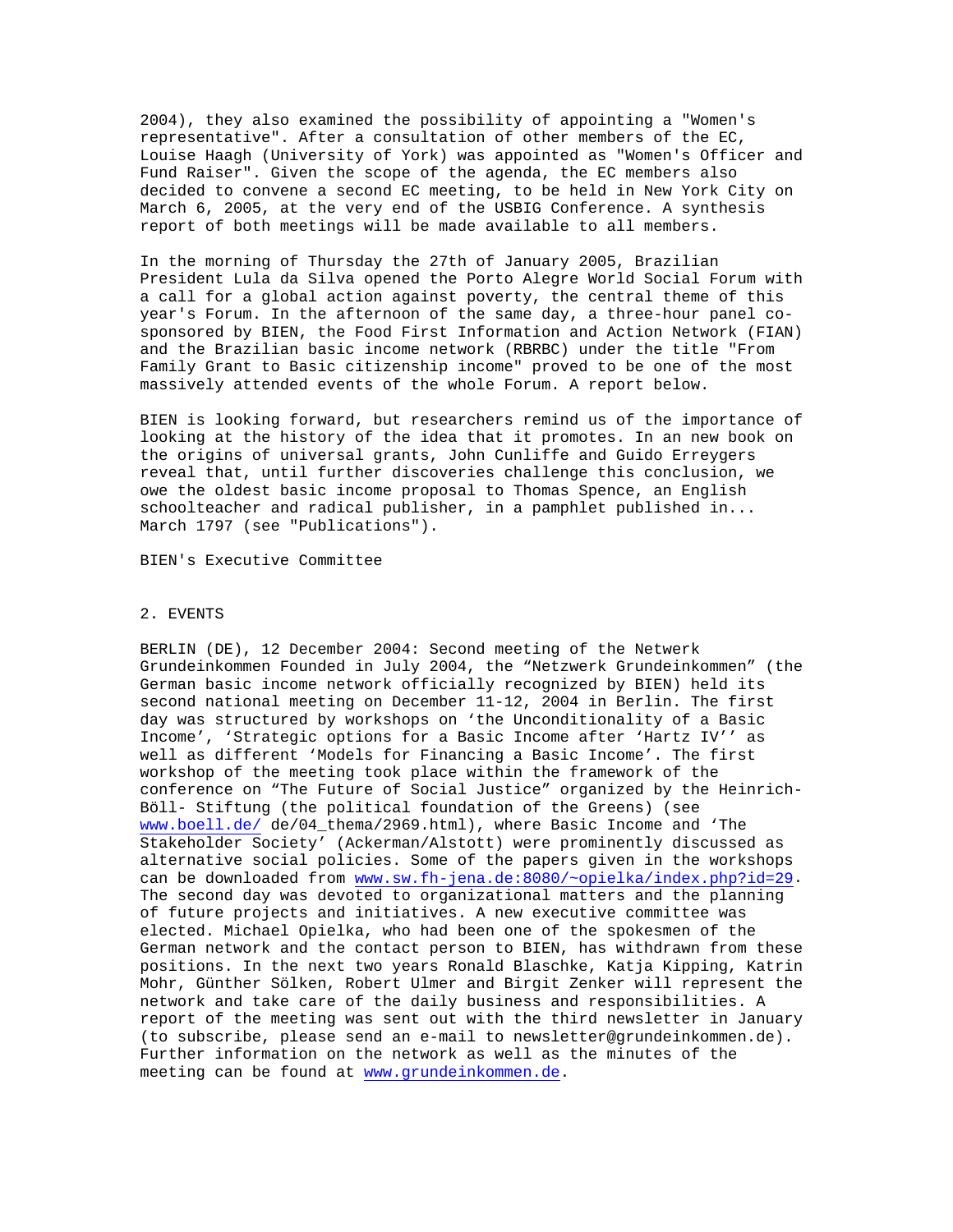PORTO ALEGRE (BR), 27 January 2005: Panel on basic income at the World Social Forum In the morning of Thursday the 27th of January 2005, President Lula opened the Porto Alegre World Social Forum with a call for a global action against poverty, the central theme of this year's Forum. In the afternoon of the same day, a three-hour panel cosponsored by BIEN, the Food First Information and Action Network (FIAN) and the Brazilian basic income network (RBRBC) under the title "From Family Grant to Basic citizenship income" proved to be one of the most massively attended events of the whole Forum.

Owing to the participation of two of Brazil's most popular political personalities, Eduardo Suplicy, Federal Senator for the State of Sao Paulo and co-chairman of BIEN, and Patrus Ananias, Minister of Social Development in Lula's government and former mayor of Belo Horizonte, it was attended in a packed tent by a huge crowd of over 800 people, broadcasted life and well covered by the Brazilian press. Most of those attending were Brazilians - as the interpreting services could not cope with such a crowd, the discussion was therefore held in Portuguese and Spanish - but many were also coming from far away, among them Katja Kipping, member of the Parliament of Saxony and co- founder of Germany's new basic income network.

The other members of the panel were Rudolf Künnemann, director of FIAN, Professor Jose Graziano, former secretary of state for the Zero Hunger programme, Professor Maria Ozanira de Silva, author of a recent book evaluating Brazil's fast expanding social assistance system, and Philippe Van Parijs, professor at Louvain and Harvard and co-founder of BIEN.

One central issue was the question of how the income support system can be expanded to reach the estimated 11Mn families (one quarter of Brazil's population) whose monthly income falls short of R100 (about EUR 30) per capita. Nearly all Brazilian municipalities are now involved in the programme, but it requires time and resources to identify those entitled. Failing to do so in a reliable way can lead to many of the neediest being left out, but also to many being included without meeting the conditions. Thus, on the very day of the panel, the national newspaper O Globo had a front page story about the fraudulent registration into the programme of over 1000 civil servants in the capital city of the state of Piaui with a wage far in excess of the very modest income threshold. This is a clear case, but how many more can one expect, far more difficult to detect in a largely informal economy, as the programme expands further and matures? If the programme is not to degenerate into a massive clientelistic distribution of hand outs and trigger a backlash, it is essential to design administratively workable tests and transparent procedures for identifying the households which satisfy the conditions. By dropping the means test altogether, a universal basic income would obviously solve the problem in one swoop. But this requires a major reform of the tax system that effectively claws back the basic income paid to people who currently pay no income tax.

One of the outcomes of the panel - and of a long working meeting with Suplicy and Van Parijs the following day - is that Minister Ananias and his staff realised better the advantages a genuine basic income system would have over the present programme - not only in terms of registration problems, but also of stigmatisation and dependency traps -, without losing sight of the obstacles along the way. The massive interest shown for this panel in the exhilarating atmosphere of Porto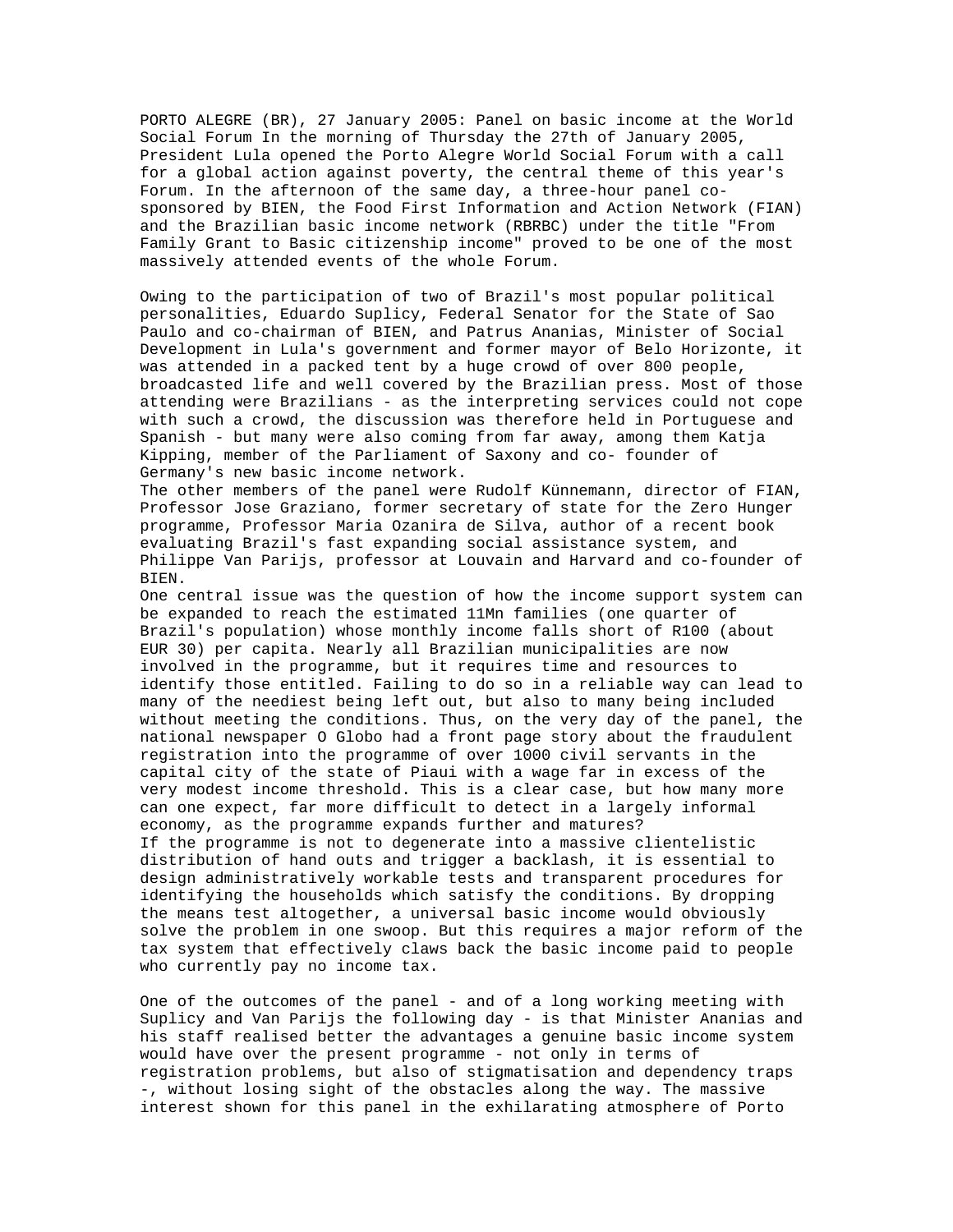Alegre's gathering suggests that many in Brazil and across the world will be watching closely the progress and difficulties of Brazil's pioneering policies. For further information : eduardo.suplicy@senador.gov.br

NEW YORK (US), 4-6 March 2005: Fourth international congress of the USBIG network The Fourth Congress of the USBIG Network now has 78 confirmed participants making it 50% larger than in 2004 and the largest USBIG Congress to date. It will begin at 8am on Friday, March 4 and conclude at 4:30pm on Sunday, March 6. Many prominent authors will speak, including Philippe Van Parijs, Université catholique de Louvain, Belgium and Harvard University, author of Real Freedom for All: What (if anything) can justify capitalism?, Brian Barry, Columbia University, author of Theories of Justice, and Justice as Impartiality, Erik Olin Wright, the University of Wisconsin, author of Interrogating Inequality, Class Counts, and Deepening Democracy, and Frances Fox Piven, the City University of New York, author of Regulating the Poor and Poor Peoples' Movements, and Guy Standing of the International Labour Organization and author of Beyond the New Paternalism. Sessions at the Congress will discuss common assets, the economics of the basic income guarantee, gradual steps toward implementation, ethical issues of BIG, the possibility of combining a guaranteed income with a guaranteed job, the possibility that robotics will replace all manual labour, and whether a social maximum should accompany a guaranteed minimum. The conference will close with an open-space discussion of BIG in which all participants are invited to speak on any topic at all. See the USBIG website for information and registration instructions [\(www.usbig.net](www.usbig.net)), or contact Karl Widerquist Karl@Widerquist.com

### 3. GLIMPSES OF NATIONAL DEBATES

NAMIBIA: LUTHERAN CHURCH PUSHES FOR BASIC INCOME DEBATE USBIG reports that, at a conference held on the outskirts of Windhoek in early November, the Evangelical Lutheran Church in the Republic of Namibia (ELCRN) took steps to start a national debate about the Basic Income Grant by inviting financial experts, churches, Government officials and non-governmental organizations for discussions on poverty, HIV-AIDS and the grant. The Congress of Democrats endorsed the grant idea included it in its 2004 election campaign manifesto.

This activity comes two years after the NAMTAX Consortium (which included consultants from the University of Namibia and Tax Consulting Services Namibia who were contracted by the Government to review its tax system) recommended a basic income grant to the Namibian government. According to NAMTAX, "The net effect of such an approach would be the same as paying a progressively higher anti- poverty grant to all Namibians whose monthly per person expenditure is lower than about N\$1 100, and to progressively tax those with a higher per person monthly expenditure… The automatic targeting achieved by this scheme overcomes all the inefficiencies of traditional poverty relief grants." The story could be found in the Namibian Weekly (see allafrica.com/stories/200411100161). For a Christian Weekly story on the same conference go to:

<www.christianpost.com/article/church/1751/section/> lutherans.in.namibia.promote.big.anti-poverty.effort/1.htm.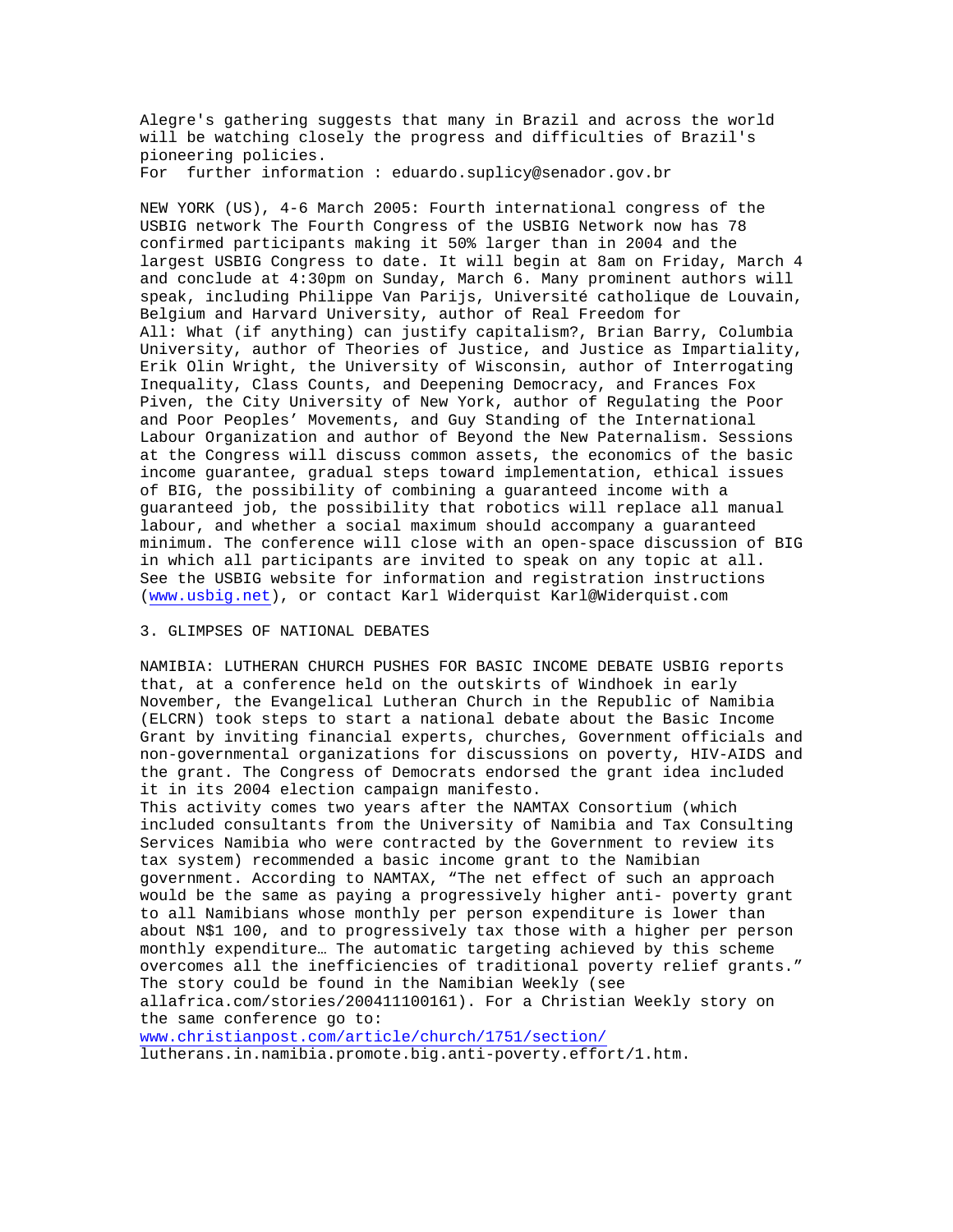SOUTH AFRICA: DESMOND TUTU SPEAKS FAVOURABLY ON BASIC INCOME USBIG reports that Desmond Tutu, one of the most respected leaders of the anti-apartheid movement in the 1980s and 1990s, Archbishop Emeritus of the Anglican Church of South Africa, and former head of the Truth and Reconciliation Commission recently criticized the ruling ANC's antipoverty efforts as ineffective, and suggested basic income as a new approach, "We should discuss as a nation whether BIG (the proposed basic income grant) is not really a viable way forward." He was extremely critical of those who dismiss basic income as a "handout," saying, "We should not be browbeaten by pontificating decrees from on high. We cannot glibly on full stomachs speak about handouts to those who often go to bed hungry… It is cynical in the extreme to speak about handouts when people can become very rich at the stroke of a pen. If those are not massive handouts, what are?" These remarks were made at the Nelson Mandela Foundation in Houghton, Johannesburg in November. For a full story on Tutu's remarks, go to:

[www.news24.com/News24/South\\_Africa/News/0,,2-7-1442\\_1625400,00.html](www.news24.com/News24/South_Africa/News/0,,2-7-1442_1625400,00.html)

Many articles and editorials have been written on basic income in South Africa in recent months. For instance Willie Madisha, president of the Congress of South African Trade Unions (COSATU), said that a basic income grant (BIG) appears to be the most efficient and affordable way for the government to meet its moral and constitutional obligations and to ensure that everyone in South Africa has access to social security. Despite the efforts of its advocates, however, Finance Ministry officials continue to insist that BIG is too expensive (according to Reuters, November 23, 2004).

### SPAIN: A BASIC INCOME BILL

In May 2002, Carme Porta, of Esquerra Republicana de Catalunya (ERC), a pro-independence, leftist and republican party, and José Luis López Bulla, of Iniciativa per Catalunya Verds (ICV), an eco-socialist and leftist organisation, both well-known supporters of Basic Income, presented a Basic Income Bill to the Catalan Parliament. ERC and ICV have formed part of the tri-partite government of Catalonia with the Socialist Party (PSC) since the end of 2003. On January 21, 2005, Joan Puigcercós and Joan Tardà (both ERC), members of the Spanish Parliament, presented the same (slightly updated) bill. It proposes a Basic Income of Citizenship for all residents of Spain. The Basic Income of Citizenship should be at least the same amount as that considered as poverty line. The bill shall soon be debated by the Spanish Parliament. (The Basic Income Bill can be viewed at <www.redrentabasica.org>).

### 4. PUBLICATIONS

### CATALAN

ARCARONS Jordi, BOSO Àlex, NOGUERA José Antonio, and RAVENTÓS Daniel. Viabilitat i impacte d'una Renda Bàsica de Ciutadania per a Catalunya, Fundació Bofill, Barcelona, 2005. This book (to be published in March 2005) is the result of a research

that started in 2003 and finished in 2004, and was funded by the prestigious Catalan Jaume Bofill Foundation. The co-authors are Jordi Arcarons, professor of Econometrics at the University of Barcelona, Àlex Boso, researcher at the Pompeu Fabra University, José A.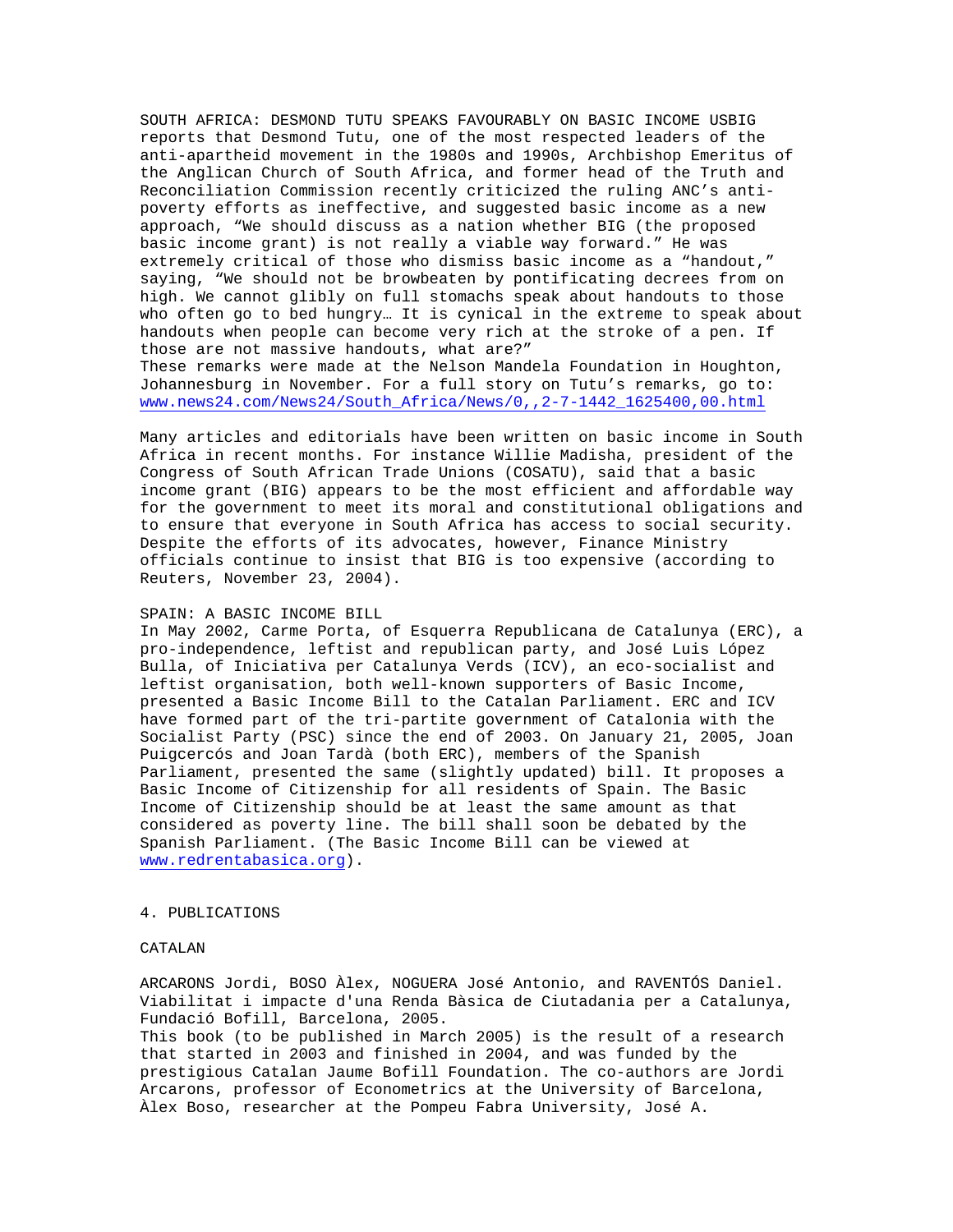Noguera, lecturer at the Autonomus University of Barcelona, and Daniel Raventós, lecturer at the University of Barcelona. All are active members of the Red Renta Básica, one of the 11 official sections of the BIEN. Their essay is structured into four chapters. The first deals with the foundations of Basic Income. Chapter two discusses the Welfare State and the role of Basic Income as a new model of social protection at the beginning of the 21st century. The third chapter presents the results of a research project that demonstrate that Basic Income is economically feasible in Catalonia and that it would have a considerable impact on income redistribution. The authors used a specifically designed micro- simulation programme in order to evaluate different policy options of tax-benefit integration that a Basic Income would involve, and they apply this to an extensive sample of Catalan personal income tax data (210,000 entries). The results show that the proposed reforms are broadly feasible in financial terms, and that their impact on Catalan income distribution would be highly progressive. The micro-simulation programme can be applied in other areas by changing the data base.

Finally, chapter four summarises 10 interviews with representatives from unions, parties and social organisations of Catalonia. The book is an unusual blend of different academic disciplines: Econometrics, Political Philosophy, Sociology and Politics. The four authors had a long meeting with three ministers and four high-ranking officials of the Government of Catalonia in December 2004, where they explained the main results of their research. This essay is expected to stimulate the debate on Basic Income in Catalonia and, more broadly, in Spain.

NOGUERA, José A. "Els nous drets socials" ["The new social rights"], Nous Horitzons, vol. 43 (175), 2004, pp. 24-31 (Published by the Fundació Nous Horitzons; e-mail: fundacio@noushoritzons.org) (Author's address: jose.noguera@uab.es) This article is part of a monographic issue of the catalan journal "Nous Horitzons" (the politicaltheoretical journal of the catalan eco-socialist party Iniciativa per Catalunya - Verds) which is dedicated to the debate on a new Fundamental Law for the Autonomous Catalan Government (Generalitat). In his contribution on social rights, José Noguera (sociologist at the Universitat Autonoma de Barcelona and vice-president of the Spanish Basic Income Network Red Renta Básica), advocates a Basic Income and/or other similar policies (as a Basic Pension, a Guaranteed Minimum Income or a Universal Tax

Credit) as the best solution for the present shortcomings of the catalan welfare state. He discusses ways in which this right might be recognised by the new Catalan Fundamental Law which is currently being negotiated by the catalan political parties.

### DUTCH

DUCHATELET Roland, De weg naar meer netto binnenlands geluk. Een toekomst voor alle europeanen. (Met een nawoord van Karel De Gucht en Dirk Sterckx), Leuven, Uitgeverij Van Halewyck, 2004, 151p., ISBN 901- 5617-576-9, Publisher's website: <www.vanhalewyck.be>. Successful Belgian businessman Roland Duchâtelet is the founder of VIVANT, a small political party which advocates the introduction of a basic income of approximately EUR500/month for all adults (see <www.vivant.org>). In this didactic and inventive essay, Duchâtelet points to some urgent problems faced by the Belgian welfare state, such as high unemployment and demographic challenges, and focuses on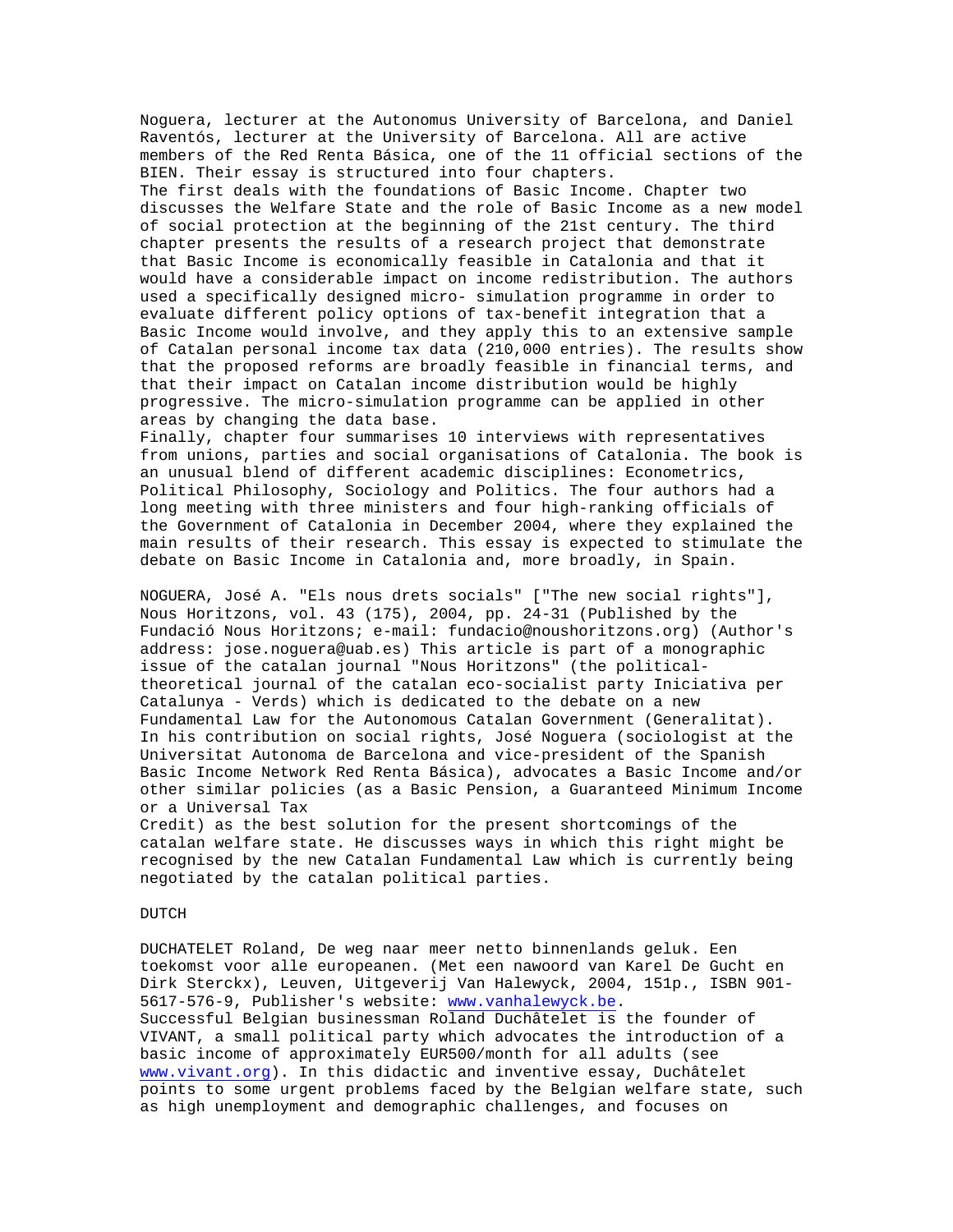alternative scenarios. He unambiguously rejects the idea of "activating" the unemployed, and provides some interesting insights from his own experience as head of a private firm. If the unemployed are required to work and if sanctions are applied in case of noncompliance, Duchâtelet argues, company managers shall have to organize hiring meetings with people "who are doing as if they want the job, whereas in fact they are only afraid of loosing their benefit  $(...).$  If one requires that these persons work, against their will, one is not only going to render these persons unhappy, but also the colleagues who will have to work with them (...)" and the company itself will suffer from this situation (p. 109). Even if Duchâtelet incidentally suggests the introduction of a "volksdividend" (a "Popular Dividend") in every country on earth (p. 72; but see also pp. 127-128), basic income is especially discussed in one of the last section of the book, which is devoted to a "new societal organisation for the XXI century" (pp.115-129). Among the reform proposals are the "vrijheidsinkomen" (Freedom Income) of EUR400/month for young adults aged between 18 and 25 (with the simultaneous suppression of child benefits after 18 and of all

student's grants), and the unconditional "basisinkomen" (basic income) of EUR540/month for all adults aged between 25 and 65. The author also advocates the implementation of a basic income of EUR135/ month for children under 18, and a basic pension of EUR800/month for the elderly. Differents ways of financing the reforms are discussed, including a massive shift of income tax to a (much increased) valueadded tax (VAT).

MARX Axel & PEETERS Hans. "Loterijspelen als instrument voor arbeidsmarktonderzoek", Over-Werk. Tijdschrift van het Steunpunt WAV 4/2004. First author's address: axel.marx@soc.kuleuven.ac.be A Dutch summary of the paper "Win For Life. An Empirical Exploration of the Social Consequences of Introducing a Basic Income" (see Newsflash 31), which was published as a working paper by the Departement of Sociology of the Katholieke Universiteit Leuven, Belgium.

# ENGLISH

CLARK, Robert F. Victory Deferred. The War on Global Poverty (1945- 2003). New York, University Press of America, 2005. ISBN 0 7618 3072 3

This essay aims at constructing a broad historical perspective on the emergence of poverty as a global concern after 1945. It mainly focuses on the administrative history, with a special emphasis on the role of bilateral, multilateral and global organisations. But Robert F. Clark, a Doctor of Public Administration and independent scholar, is also looking forward. Having briefly presented BIEN and the USBIG network (p.98-99), he focuses on the idea of a global basic income scheme, which would guarantee each person on earth an income of at least US\$365/year (see pp.172-79). Such a reform, Clark argues, is preferable to the expansion of welfare-to-work programmes in developing countries. The author has designed an hypothetical plan, which implies the payments of benefits by the United Nations, under the form of a negative income tax. "The United Nations would establish a global guaranteed income fund, which would rely on periodic replenishments from its members (...) Some of the financing could come from new sources of revenue", such as the Tobin Tax (pp. 175-76). The last sentence of Clark's book is cautiously optimistic: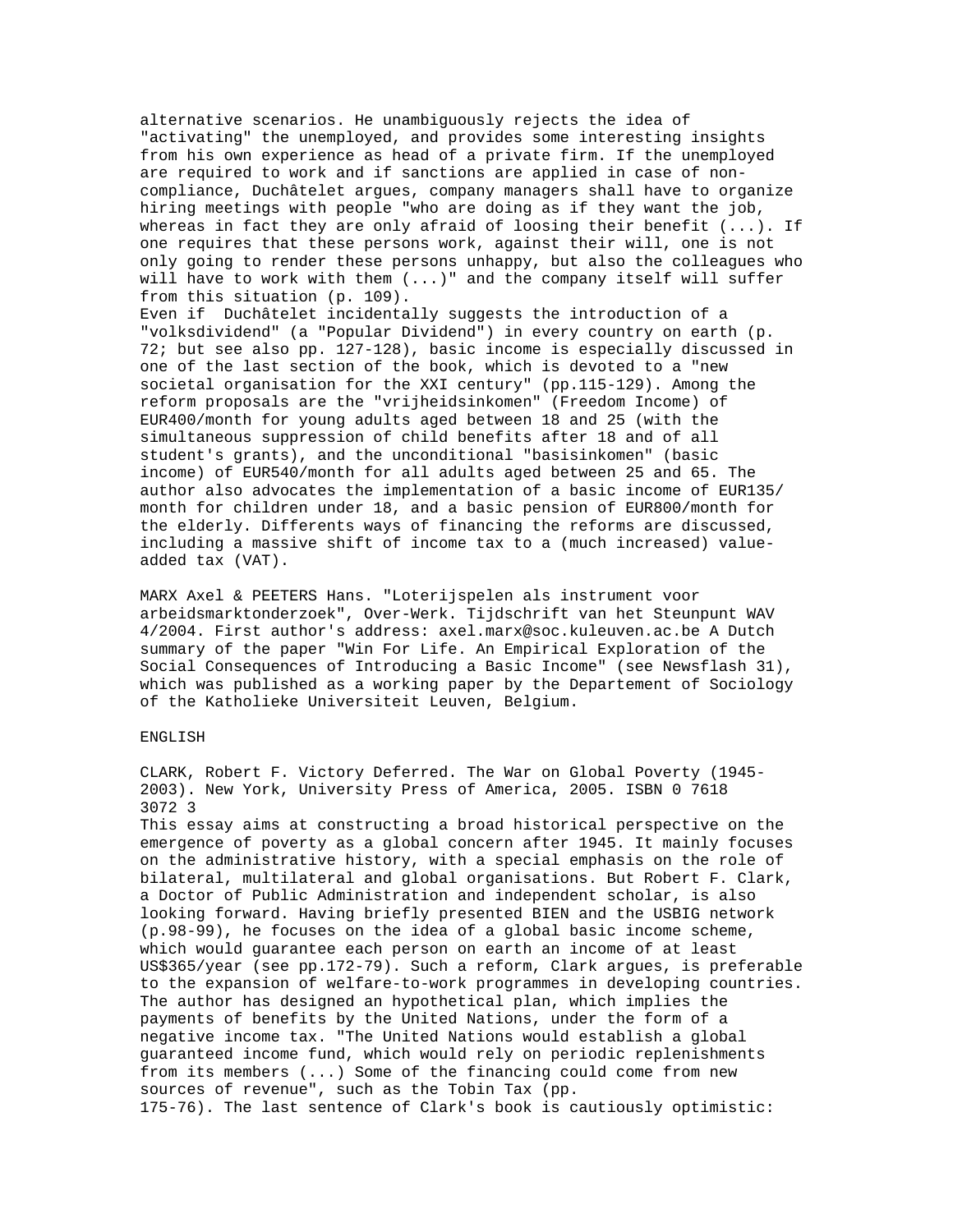"A new paradigm such as represented by the global guaranteed income approach would considerably brighten the prospects of the world's poorest people" (p.179). Publisher's website: <www.univpress.com>

CUNLIFFE John & ERREYGERS Guido eds., The Origins of Universal Grants. An Anthology of Historical Writings on Basic Capital and Basic Income, Basingstoke, Palgrave Macmillan, 2004, 179p., ISBN 1 4039 1896 1. Authors' addresses: J.Cunliffe@warwick.ac.uk, guido.erreygers@ua.ac.be Opened by an instructive introduction, this is an astonishing anthology of the first known proposals for paying to every citizen either a one-off endowment or a regular income. Basic capital proposals include texts by Thomas Paine (France, 1797), Cornelius Blatchly (USA, 1817), Thomas Skidmore (USA, 1829), Orestes Brownson (USA, 1840), Paul Voituron (Belgium, 1848), Napoleon De Keyser (Belgium, 1854) and Agathon De Potter (Belgium, 1874). Basic income proposals include texts by Thomas Spence (England, 1797) with reactions by Allen Davenport (England, 1824), Joseph Charlier (Belgium, 1848), Mabel and Dennis Milner (England, 1918), Bertram Pickard (England, 1919), Marshall Hattersley (England, 1922), G.D.H. Cole (England, 1929 and 1935) and Juliet Rhys-Williams (England, 1943). Until further discoveries challenge this conclusion, it seems that we owe the oldest (municipal) basic income proposal to the Newcastle schoolteacher and London radical publisher Thomas Spence : All land and houses will be made public property and managed by a committee of women. "And as to the overplus, after all public expences are defrayed, we shall divide it fairly and equally among all the living souls in the parish, whether male or female; married or single; legitimate or illegitimate; from a day old to the extremest age; making no distinction between the families of rich farmers and merchants ... and the families of poor labourers and mechanics..., but giving the head of every family a full and equal share for every name under his roof." (The Rights of Infants, London, March 1797).

MARX Axel & PEETERS Hans. "Win For Life. An Empirical Exploration of the Social Consequences of Introducing a Basic Income", Onderzoeksverslag van het Departement Sociologie, AB/2004-6, SB/ 2004- 16, 54p. First author's address: axel.marx@soc.kuleuven.ac.be The introduction of a Basic Income could result in many different micro behavioural changes with distinct macro implications. This has been argued by both proponents and opponents of a Basic Income. In this stimulating paper, which was presented at BIEN's Barcelona Conference in 2004, sociologists Marx and Peeters (Katholieke Universiteit Leuven, Belgium) concentrate on changes in labour market behaviour. They argue that in the absence of the actual introduction of a Basic Income, second-best solutions for empirical research must be considered. In their view, lotteries organise interesting games for basic income researchers. Some games such as Win for Life, Lifetime Spectacular, Lifetime Riches, Weekly Bonus, Fun for Life, Lucky for Life, etc. grant a periodically unconditional lifelong income to winners (cf. annuity games). In this way, they constitute a natural Basic Income experiment and can generate significant insights into the possible consequences of introducing a Basic Income. First of all, the paper discusses why, how, and to what extent, natural experiments such as lotteries can contribute to research which empirically explores possible social consequences of the introduction of a basic income. The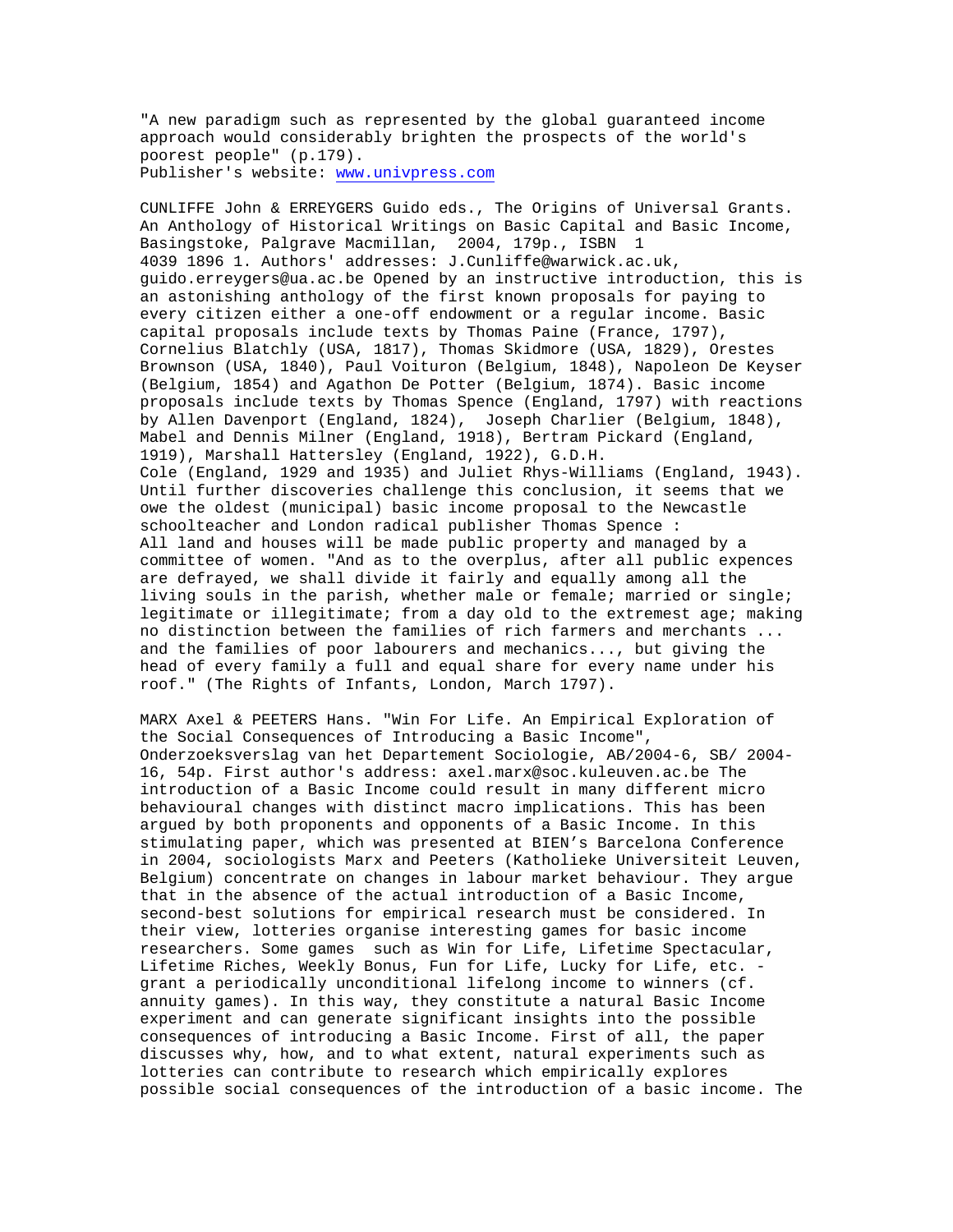second aim is to focus on the question of what, if anything, happens after the introduction of a Basic Income.

#### FRENCH

MARIS, Bernard. Antimanuel d'économie. Paris, Editions Bréal, 2003, ISBN 2 7495 0078 8, 359p., 17 Euros In the last section of this critical essay, Bernard Maris (a popular anti-establishment economist, famous for his regular chronicle in the satirical weekly "Charlie-Hebdo") briefly examines the idea of a "revenu minimum universel" (universal minimum income), or a basic income. Such an idea, he writes, perfectly "fits in our economy, since a growing proportion of wealth is produced with a decreasing proportion of labour" (p.336). Maris explicitly refers to the writings of André Gorz on this topic. Publisher's website: <www.editions-breal.fr>

# GERMAN

OPIELKA, Michael. Sozialpolitik. Grundlagen und vergleichende Perspektiven. Reinbek bei Hamburg: Rowohlt Verlag (rowohls enzyklopädie 55662), 2004, 336p., ISBN 3 499 55662 6, EUR12.90. Author's address: michael.opielka@isoe.org A comprehensive and wellargued introduction to social policy, with special reference to Germany's institutions and debates, by one of the earliest protagonists of Germany's basic income discussion (M. Opielka & G. Vobruba eds., Das garantierte Grundeinkommen, 1986), now professor of social policy in Jena and visiting professor at the University of California at Berkeley. The essay includes an overview of the theories of the welfare state, as well as of current trends and developments in different policy fields such as activation, family policy, pensions, health care and education. It also discusses the challenges for welfare states posed by globalisation and develops a highly ingenious proposal for reform: A 'Basic Income Insurance' that combines the principle of a guaranteed basic income with the principle of insurance-based reciprocity. If the author sees basic income as an objective to be reached, this less unconditional system would function as a transition path.

STUTZ Heidi, BAUER, Tobias, Modelle zu einem Garantierten Mindesteininkommen. Sozialpolitische und ökonomisch Auswirkungen. Forschungsbericht Nr.15/03, Bundesamt für Sozialversicherung, Bern, February 2002. <http://www.bsv.admin.ch/forschung/publikationen/> 15\_03d\_eBericht.pdf

This study, which was published by the Swiss Federal Office for Social Insurance, scrutinizes various models of "guaranteed minimum income" (GMI) schemes: negative income tax, tax credits, wage subsidies, basic income, means-tested basic social security as well as social/occupational integration minimum income (along the lines of the French RMI). Relevant practical experiences in Switzerland and abroad are discussed. The reports insists on the conflict between combating poverty and maintaining work incentives. "A general social dividend", the authors argue, "is only feasible in rich countries (...). If a social dividend were to guarantee a minimum subistence income, the redistribution cost, however, would be prohibitively high. If it does not aim to guarantee minimum cover, it is not much use (...). Politically, it would be difficult to introduce an unconditional basic income because it runs against current reciprocity norms" (p.vi).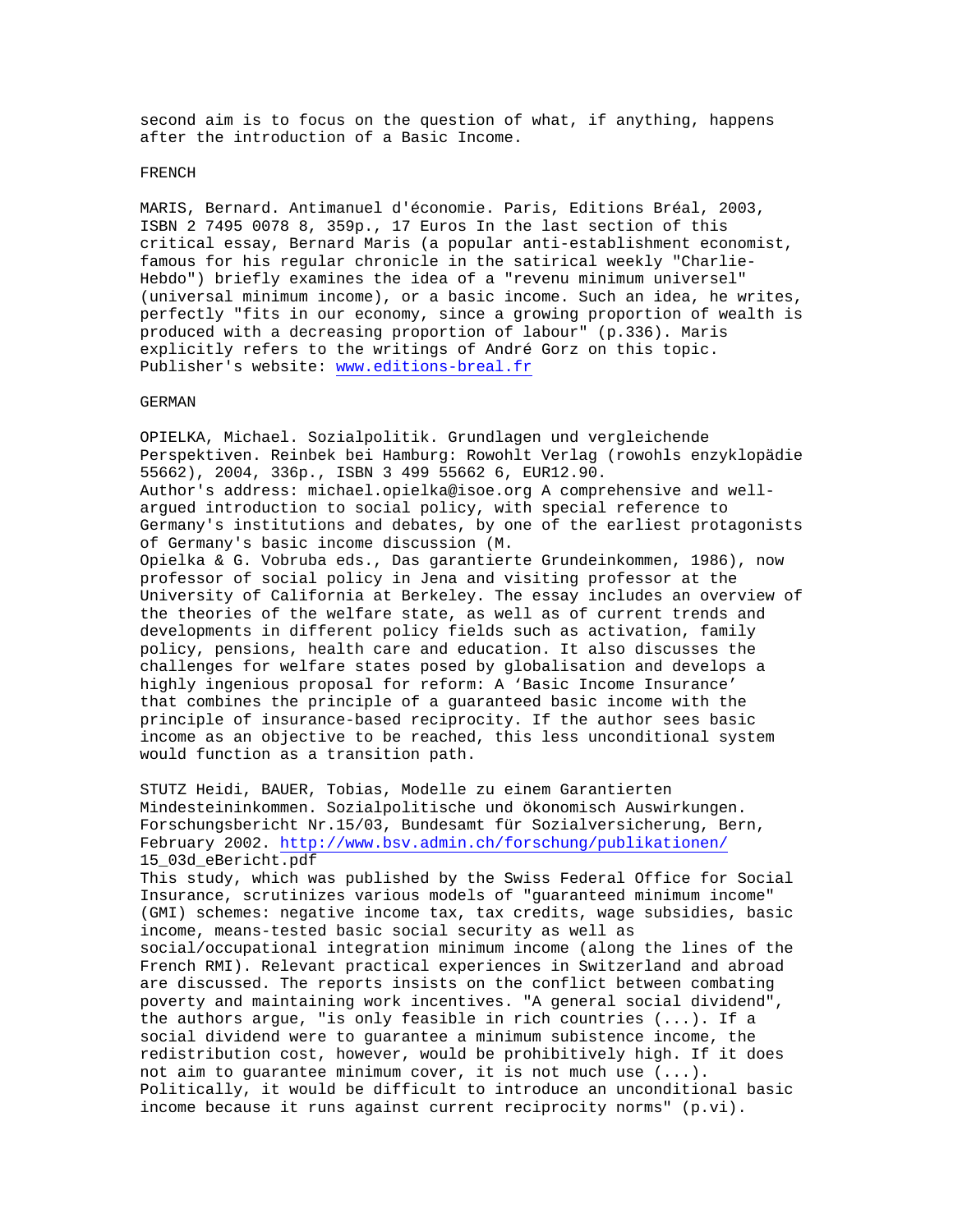The report (with an English summary) can be downloaded at [www.bsv.admin.ch/forschung/publikationen/15\\_03d\\_eBericht.pdf](www.bsv.admin.ch/forschung/publikationen/15_03d_eBericht.pdf)

### ITALIAN

DEL BO, Corrado. Un reddito per tutti. Un'introduzione al basic income ["An Income for all. An introduction to basic income"]. Como & Pavia: Ibis [\(www.ibisedizioni.it](www.ibisedizioni.it)), "Sud-Nord: altri mondi", 2004, 142p., ISBN 88 7164 177 9. Author's address: delbo@unipv.it This short and clear introduction to the basic income debate shall be useful to those wanting to re-launch the discussion in Italy, one of the few European countries that still lacks any form of national minimum income scheme. In the first chapter of his essay, Corrado Del Bò (a political philosopher at University of Pavia and expert in distributive justice and bioethics) discusses the definition of BI, the history of the idea, as well as recent developments in Alaska, Brazil, and Italy. Interestingly, he briefly mentions a law on the 'reddito di cittadinanza' (Citizen's Income) which has been adopted in February 2004 by the Regional authority of Campania (Southern Italy, around Napoli). Despite its name, the law only holds that a benefit of EUR350/month should be given to families with an income below EUR5.000/year. Hence, it is not a universal benefit. However, it is officially labelled a "fundamental social right", without any related duty to work or make a productive contribution, and might provide a first step toward a more comprehensive scheme. In the second and third chapters, philosophical issues are thoroughly examined. While chapter 2 includes an overview of the neo-liberal, communautarian, feminist, and (left-) libertarian justifications, chapter 3 focuses on the most controversial issue in ethical discussions of the idea: is a basic income going to foster laziness?

# PORTUGUESE

Ozanira da Silva e Silva Maria, Yasbek Maria Carmelita & di Govanni, Geraldo. A Política Social Brasileira no Século XXI. A prevalência dos programas de transferência de renda, Sao Paulo: Cortez Editora, 2004, 223p., ISBN 85 249 1086 0. First author's address: ozanira@elo.com.br

Directed by Professor Maria Ozanira (Federal University of Maranhão), one of BIEN's first life members, this book provides a comprehensive description and evaluation of Brazil's expanding guaranteed minimum income scheme (the Bolsa Familia programme), which is predicted to reach 11 million families, or nearly a quarter of the Brazilian population, by the end of 2006. A good and important policy, the authors conclude, in part because of the counterparts imposed on the beneficiaries (vaccination for small children, school attendance for older children, literacy courses for illiterate adults), but with limits that can only be overcome by moving to a genuine basic income for all Brazilians, as promised in the law promulgated by President Lula in January 2004.

5. ABOUT THE BASIC INCOME EARTH NETWORK

5.1. BIEN's executive committee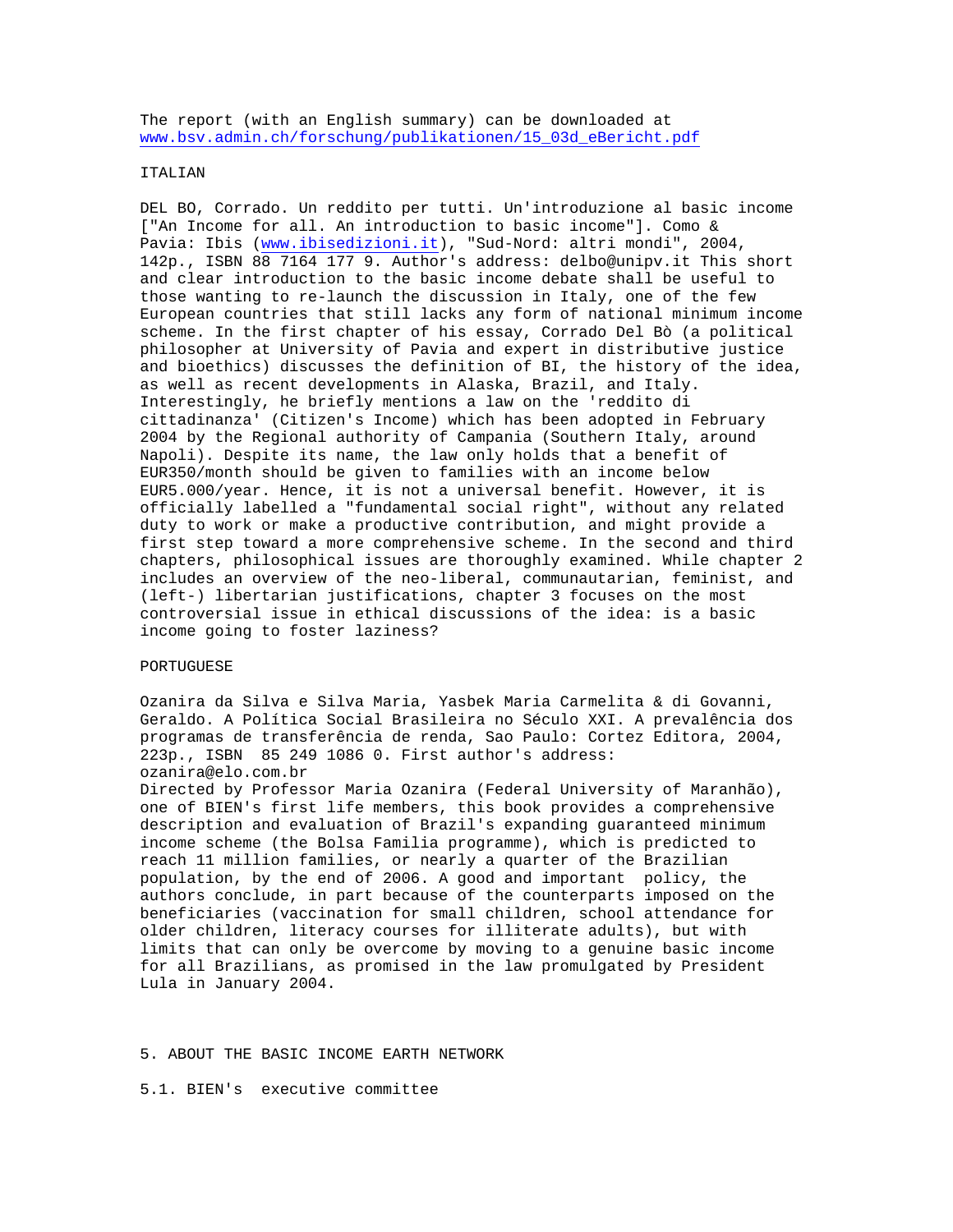Co-chair: Eduardo SUPLICY esuplicy@senado.gov.br, Federal Senator, Sao Paulo, Brazil Guy STANDING guystanding@compuserve.com, director of the Social and Economic Security Programme, International Labour Office, Geneva, Switzerland Regional co-ordinators: Eri NOGUCHI en16@columbia.edu, Columbia University, New York, USA Ingrid VAN NIEKERK ivanniekerk@epri.org.za, Economic Policy Research Institute, Cape Town, South Africa Secretary: David CASASSAS casassas@eco.ub.es, Universidad de Barcelona, Spain Newsletter editor: Yannick VANDERBORGHT vanderborght@etes.ucl.ac.be, Université catholique de Louvain, Belgium Website manager: Jurgen DE WISPELAERE jurgen.dewispelaere@ucd.ie, University College Dublin, Ireland Women's Officer and Fund Raiser: Louise HAAGH, lh11@york.ac.uk , Department of Politics, University of York, United Kingdom Working paper editor: Karl WIDERQUIST Karl@Widerquist.com, Lady Margaret Hall, Oxford, United Kingdom 5.2. BIEN's international board Chair: Philippe Van Parijs Former members of BIEN's Executive Committee:

Alexander de Roo Edwin Morley-Fletcher José Noguera Claus Offe Ilona Ostner Steven Quilley Robert J. van der Veen Walter Van Trier Lieselotte Wohlgenannt

Representatives of national networks: Ruben Lo Vuolo for the Red Argentina de Ingreso Ciudadano (AR) Magit Appel for the Netzwerk Grundeinkommen und sozialer Zusammenhalt  $(AT)$ N for the Rede Brasileira de Renda Básica de Ciudadania (BR) Jørg Gaugler for the Borgerlønsbevægelsen (DK) Michael Opielka for the Netzwerk Grundeinkommen (DE) John Baker for BIEN Ireland (IE) Loek Groot for the Vereniging Basisinkomen (NL) Daniel Raventos for the Red Renta Básica (ES) Bridget Dommen for BIEN Switzerland (CH) Malcolm Torry for the Citizen's Income Trust (UK) Michael Lewis for USBIG (US)

5.3. Recognised national networks

ARGENTINA: Red Argentina de Ingreso Ciudadano Founded in March 2004 <www.ingresociudadano.org> President: Ruben Lo Vuolo rlovuolo@ciepp.org.ar

AUSTRIA: Netzwerk Grundeinkommen und sozialer Zusammenhalt Founded in October 2002<www.grundeinkommen.at> Coordinator: Magit Appel redaktion@ksoe.at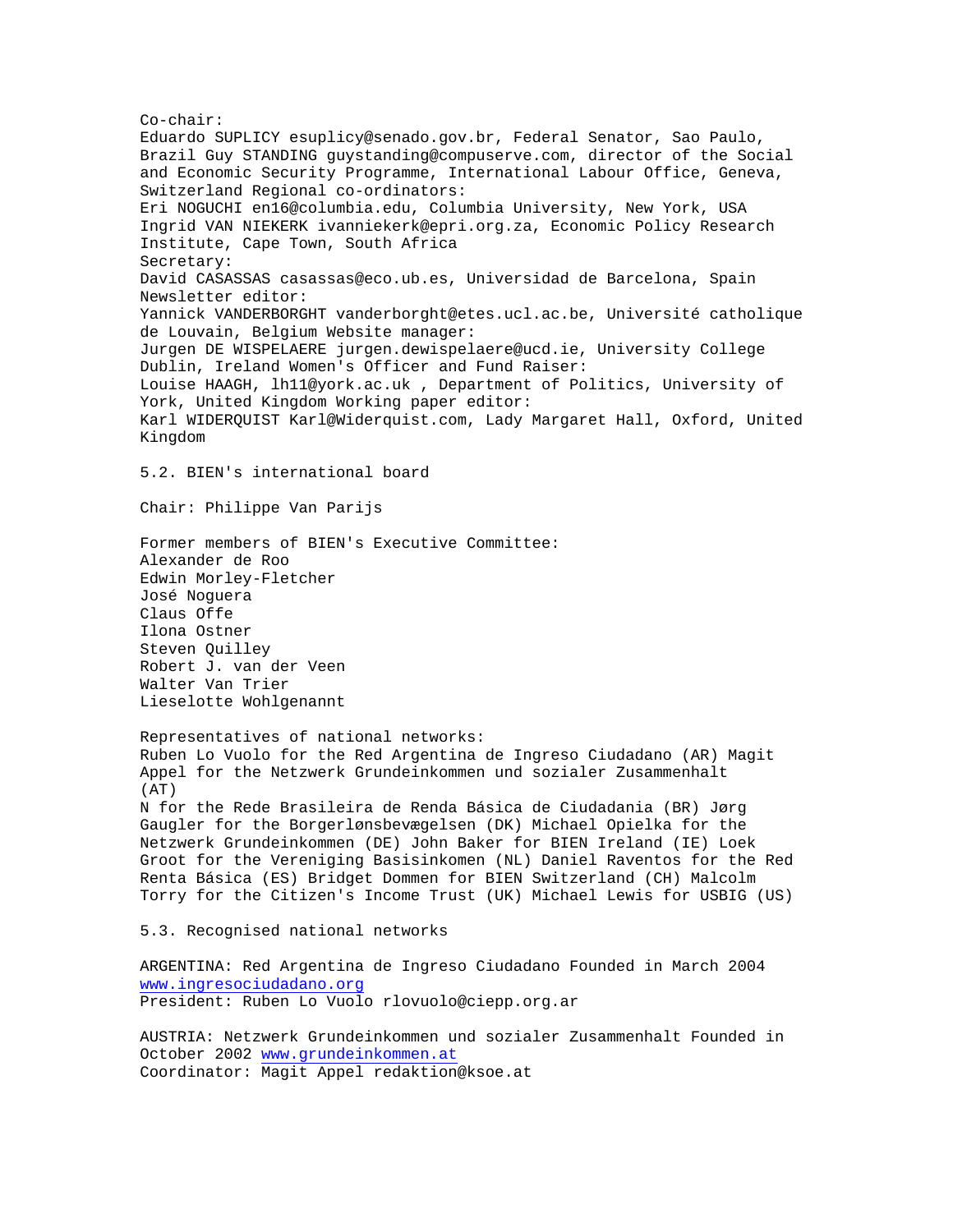BRAZIL: Rede Brasileira de Renda Básica de Ciudadania Founded in September 2004 Provisional co-ordinator: Eduardo Suplicy eduardo.suplicy@senador.gov.br DENMARK: Borgerlønsbevægelsen Founded in January 2000 <www.borgerloen.dk> President: Jørg Gaugler per@borgerloen.dk GERMANY: Netzwerk Grundeinkommen Founded in July 2004 <www.grundeinkommen.de> Spokespersons: Ronald Blaschke, Katja Kipping, Michael Opielka, Wolfram Otto, Birgit Zenker kontakt@grundeinkommen.de IRELAND: BIEN Ireland Founded in March 1995 Coordinator: John Baker John.Baker@ucd.ie Equality Studies Centre University College Dublin Belfield, Dublin 4, Ireland Tel.: +353-1-716 7104, Fax: +353-1-716 1171 NETHERLANDS: Vereniging Basinkomen Founded in October 1987 (initially as "Werlplaats Basisinkomen") <www.basisinkomen.nl> / E-mail: info@basisinkomen.nl Coordinator: Guido den Broeder Igor Stravinskisingel 50 3069MA Rotterdam, The Netherlands Tel.: +31 10-4559538 or +31 70-3859268 SPAIN: Red Renta Basica Founded in June 2001 <www.redrentabasica.org> President: Daniel Raventos presidencia@redrentabasica.org or danielraventos@ub.edu Universitat de Barcelona, Facultat d'Economiques Departament de Teoria Sociologica i Metodologia de les Ciencies Socials Avda. Diagonal 690, 08034 Barcelona, Spain Tel.: +34.93.402.90.51, Fax: +34.93.322.65.54 SWITZERLAND: BIEN Switzerland Founded in September 2002 President: Pierre Hrold c/o Jean-Daniel Jimenez jeanda.jimenez@bluewin.ch 39, rue Louis-Favre 1201 Geneva Tel.: +41 22 733 41 09 or +41 78 847 47 56 UNITED KINGDOM: Citizen's Income Trust Founded in 1984 (initially as "Basic Income Research Group") <www.citizensincome.org> Director: Malcolm Torry info@citizensincome.org Citizens Income Trust, P.O. Box 26586, London SE3 7WY, United Kingdom. Tel.: 44-20-8305 1222 Fax: 44-20-8305 1802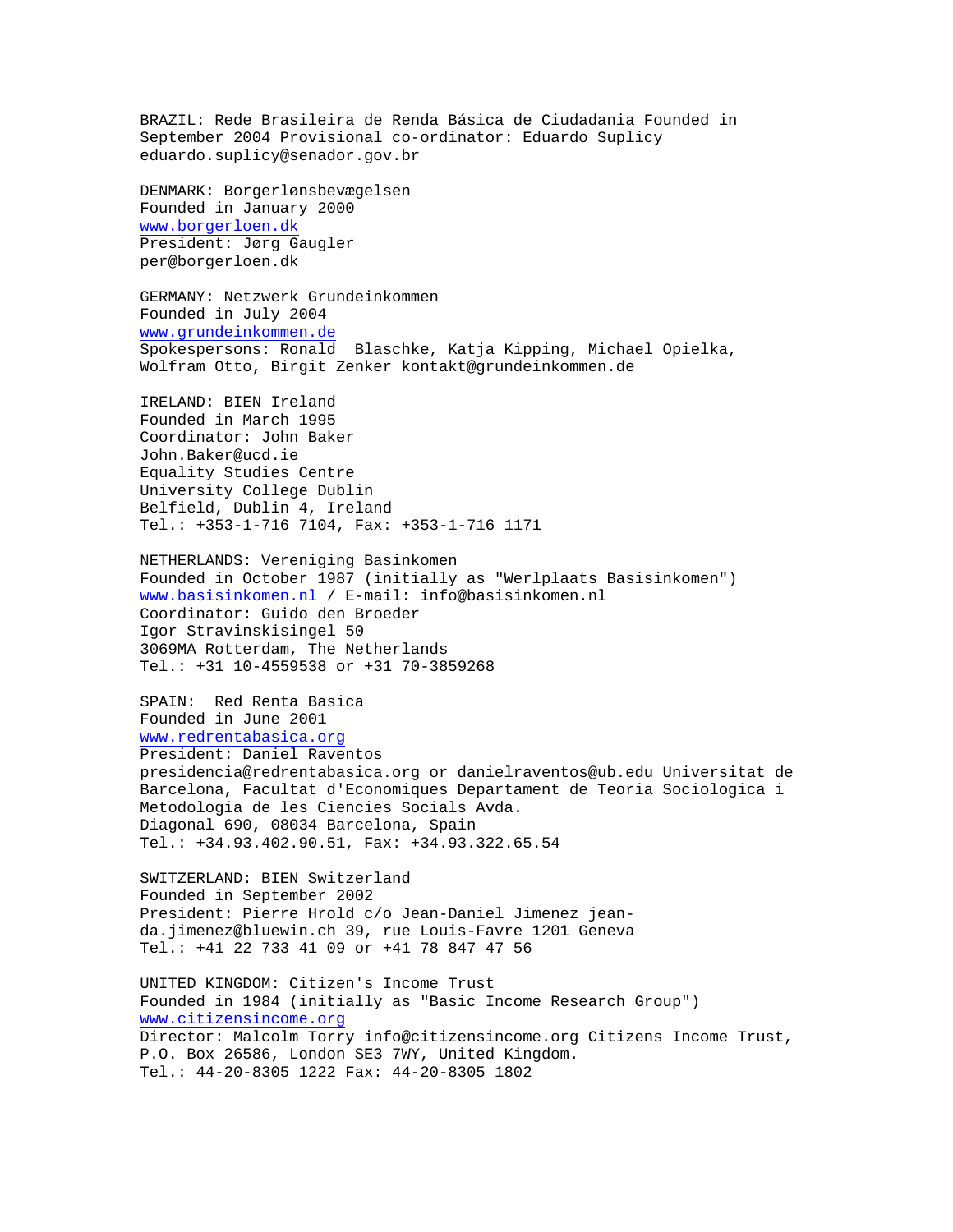UNITED STATES: U.S. Basic Income Guarantee Network (USBIG) Founded in December 1999 <www.usbig.net> Coordinator: Karl Widerquist Karl@Widerquist.com

5.4. BIEN's life members

All life members of the Basic Income European Network, many of whom were non-Europeans, have automatically become life members of the Basic Income Earth Network.

To join them, just send your name and address (postal and electronic) to David Casassas casassas@eco.ub.es, secretary of BIEN, and transfer EUR 100 to BIEN's account 001 2204356 10 at FORTIS BANK (IBAN: BE41 0012 2043 5610), 10 Rond-Point Schuman, B-1040 Brussels, Belgium. An acknowledgement will be sent upon receipt.

James Meade (+), Gunnar Adler-Karlsson (SE), Maria Ozanira da Silva (BR), Ronald Dore (UK), Alexander de Roo (NL), Edouard Dommen (CH), Philippe Van Parijs (BE), P.J. Verberne (NL), Tony Walter (UK), Philippe Grosjean (BE), Malcolm Torry (UK), Wouter van Ginneken (CH), Andrew Williams (UK), Roland Duchâtelet (BE), Manfred Fuellsack (AT), Anne-Marie Prieels (BE), Philippe Desguin (BE), Joel Handler (US), Sally Lerner (CA), David Macarov (IL), Paul Metz (NL), Claus Offe (DE), Guy Standing (CH), Hillel Steiner (UK), Werner Govaerts (BE), Robley George (US), Yoland Bresson (FR), Richard Hauser (DE), Eduardo Matarazzo Suplicy (BR), Jan-Otto Andersson (FI), Ingrid Robeyns (UK), John Baker (IE), Rolf Kuettel (CH), Michael Murray (US), Carlos Farinha Rodrigues (PT), Yann Moulier Boutang (FR), Joachim Mitschke (DE), Rik van Berkel (NL), François Blais (CA), Katrin Töns (DE), Almaz Zelleke (US), Gerard Degrez (BE), Michael Opielka (DE), Lena Lavinas (BR), Julien Dubouchet (CH), Jeanne Hrdina (CH), Joseph Huber (DE), Markku Ikkala (FI), Luis Moreno (ES), Rafael Pinilla (ES), Graham Taylor (UK), W. Robert Needham (CA), Tom Borsen Hansen (DK), Ian Murray (US), Peter Molgaard Nielsen (DK), Fernanda Rodrigues (PT), Helmut Pelzer (DE), Rod Dobell (CA), Walter Van Trier (BE), Loek Groot (NL), Andrea Fumagalli (IT), Bernard Berteloot (FR), Jean- Pierre Mon (FR), Angelika Krebs (DE), Ahmet Insel (FR), Alberto Barbeito (AR), Rubén Lo Vuolo (AR), Manos Matsaganis (GR), Jose Iglesias Fernandez (ES), Daniel Eichler (DE), Cristovam Buarque (BR), Michael Lewis (US), Clive Lord (UK), Jean Morier-Genoud (FR), Eri Noguchi (US), Michael Samson (ZA), Ingrid van Niekerk (ZA), Karl Widerquist (US), Al Sheahen (US), Christopher Balfour (AND), Jurgen De Wispelaere (UK), Wolf-Dieter Just (DE), Zsuzsa Ferge (HU), Paul Friesen (CA), Nicolas Bourgeon (FR), Marja A. Pijl (NL), Matthias Spielkamp (DE), Frédéric Jourdin (FR), Daniel Raventós (ES), Andrés Hernández (CO), Guido Erreygers (BE), Alain Tonnet (BE), Stephen C. Clark (US), Wolfgang Mundstein (AT), Evert Voogd (NL), Frank Thompson (US), Lieselotte Wohlgenannt (AT), Jose Luis Rey Pérez (ES), Jose Antonio Noguera (ES), Esther Brunner (CH), Irv Garfinkel (US), Claude Macquet (BE), Bernard Guibert (FR), Margit Appel (AT), Simo Aho (FI), Francisco Ramos Martin (ES), Brigid Reynolds (IE), Sean Healy (IE), Maire Mullarney (IE), Patrick Lovesse (CH), Jean-Paul Zoyem (FR), GianCarlo Moiso (IT), Martino Rossi (CH), Pierre Herold (CH), Steven Shafarman (US), Leonardo Fernando Cruz Basso (BR), Wolfgang Strenmann-Kuhn (DE), Anne Glenda Miller (UK), Lowell Manning (NZ), Dimitris Ballas (GR), Gilberte Ferrière (BE), Louise Haagh (DK), Michael Howard (US), Simon Wigley (TR), Erik Christensen (DK), David Casassas (ES), Paul Nollen (BE), Vriend(inn)en Basisinkomen (NL), Christophe Guené